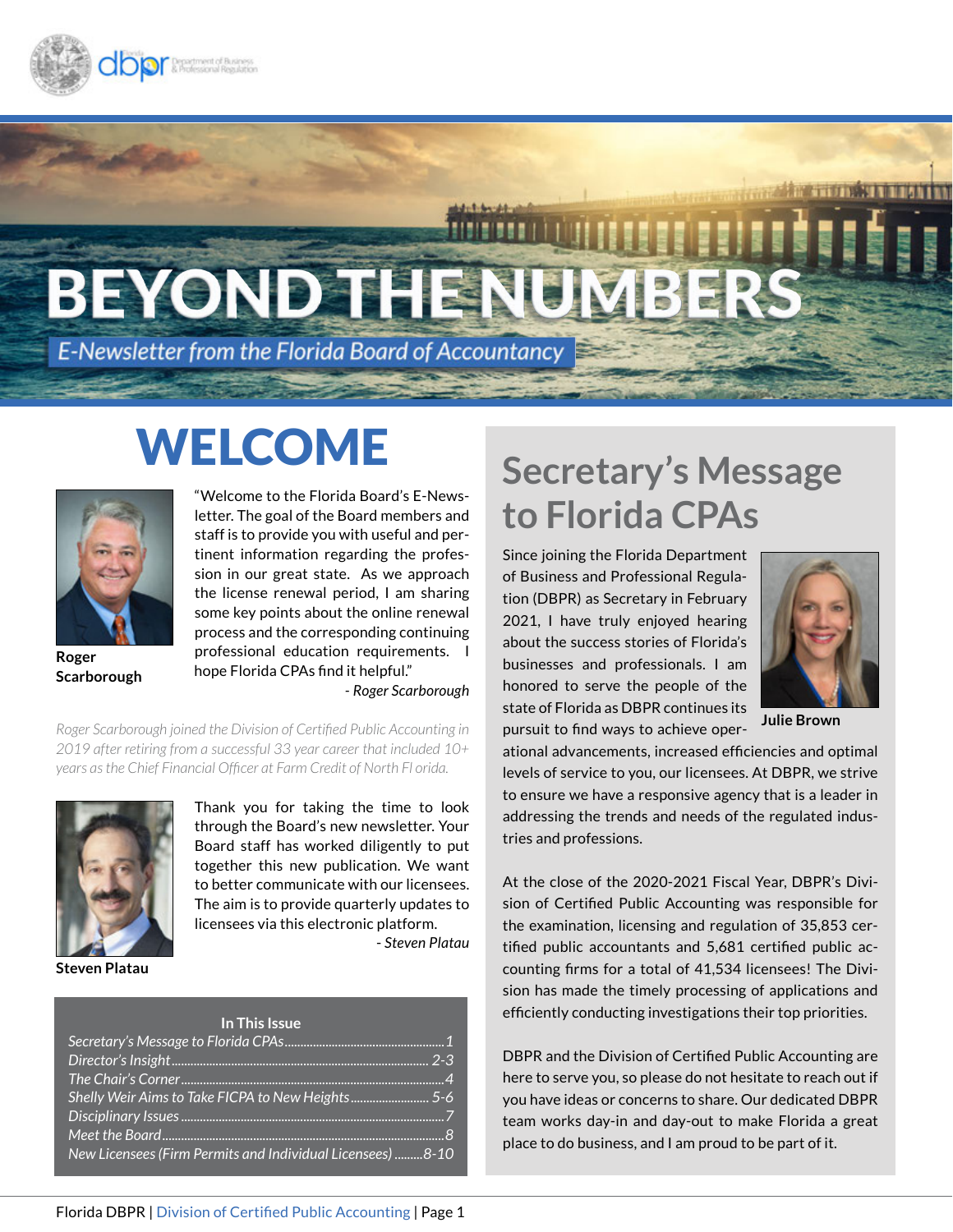

#### **BOARD MEMBERS**

**Steven Platau, JD, CPA Chair William Blend, CPA Vice Chair**

Brent Sparkman, CPA Jason Lafser, CPA Michelle Maingot, CPA William Benson, CPA Tracy Keegan Shireen Sackreiter

#### **BOARD STAFF**

**Roger Scarborough Director** 

**Rachelle Munson** Board Counsel

**Danijela Janjic** Chief Attorney

**Joseph Klein** Assistant General Counsel

**June Carroll** Administration Team Lead

**Angela Francis** Enforcement Team Lead

**Karan Lee** Exams and Licensure Team Lead

**BOARD WEBSITE** http://www.myfloridalicense.com/ DBPR/certified-public-accounting/

#### **NEED HELP?**

All requests for publications, documents, forms, applications for licenses, permits and other similar certifications can be obtained by contacting the Customer Contact Center.

Roger Scarborough, Director Division of Certified Public Accounting 240 NW 76th Drive, Suite A Gainesville, FL 32607

Telephone: 850.487.1395 Facsimile: 352.333.2508

### DIRECTOR'S INSIGHT

**The License Renewal Process** *by Roger Scarborough*

### **CPE REQUIREMENTS**

CPAs must complete the required 80 hours of continuing professional education (CPE) by June 30 of their renewal year. Documentation of course completion should be retained in the event the licensee is selected for the CPE audit. The 80 total CPE hours must include at least eight (8) hours in accounting and auditing, four (4) hours of Florida Board-approved ethics, and have no more than 20 hours in behavioral subjects.

The renewal process for a CPA includes paying the renewal fee and an attestation that the licensee satisfied their continuing professional education requirements. If you did not satisfy the CPE requirements, you may request a change in status to Inactive prior to the renewal deadline. A change to Inactive status is not a default process and requires action by the licensee.

Failure to meet the renewal requirements by December 31 of the renewal year will result in the license reverting to Delinquent status effective January 1 of the following year. Delinquent status licenses will revert to Null and Void after two years unless the license is reactivated or placed on Inactive status.

#### **AUTOMATIC EXTENSIONS**

Check your CPE due June 30. You can still comply!

There are two automatic extensions granted for Florida certified public accountants (Florida CPA) who do not meet the CPE requirements by June 30.

The first automatic extension ends September 15, provided the Florida CPA completes an additional 8 hours in Accounting and Auditing subjects. Therefore, the licensee would complete a total of 88 hours with at least 16 in accounting and auditing.

The second automatic extension ends December 31 provided the Florida CPA completes an additional 16 hours in Accounting and Auditing subjects. Therefore, the licensee would complete a total of 96 hours with at least 24 in accounting and auditing.

### **FALSE ATTESTATIONS**

The Board strongly advises licensees who have not satisfied the CPE requirements, not to falsely attest their completion of the CPE requirements and renew their license in an Active status. These licensees are subject to discipline that typically includes makeup CPE hours, penalty CPE hours in an amount equal to the deficient hours, and substantial fines and investigative costs. The Board encourages licensees to change their status and renew in an Inactive status rather than falsely attest.

Note: An Inactive licensee cannot hold out as a CPA and cannot provide audit or attestation services.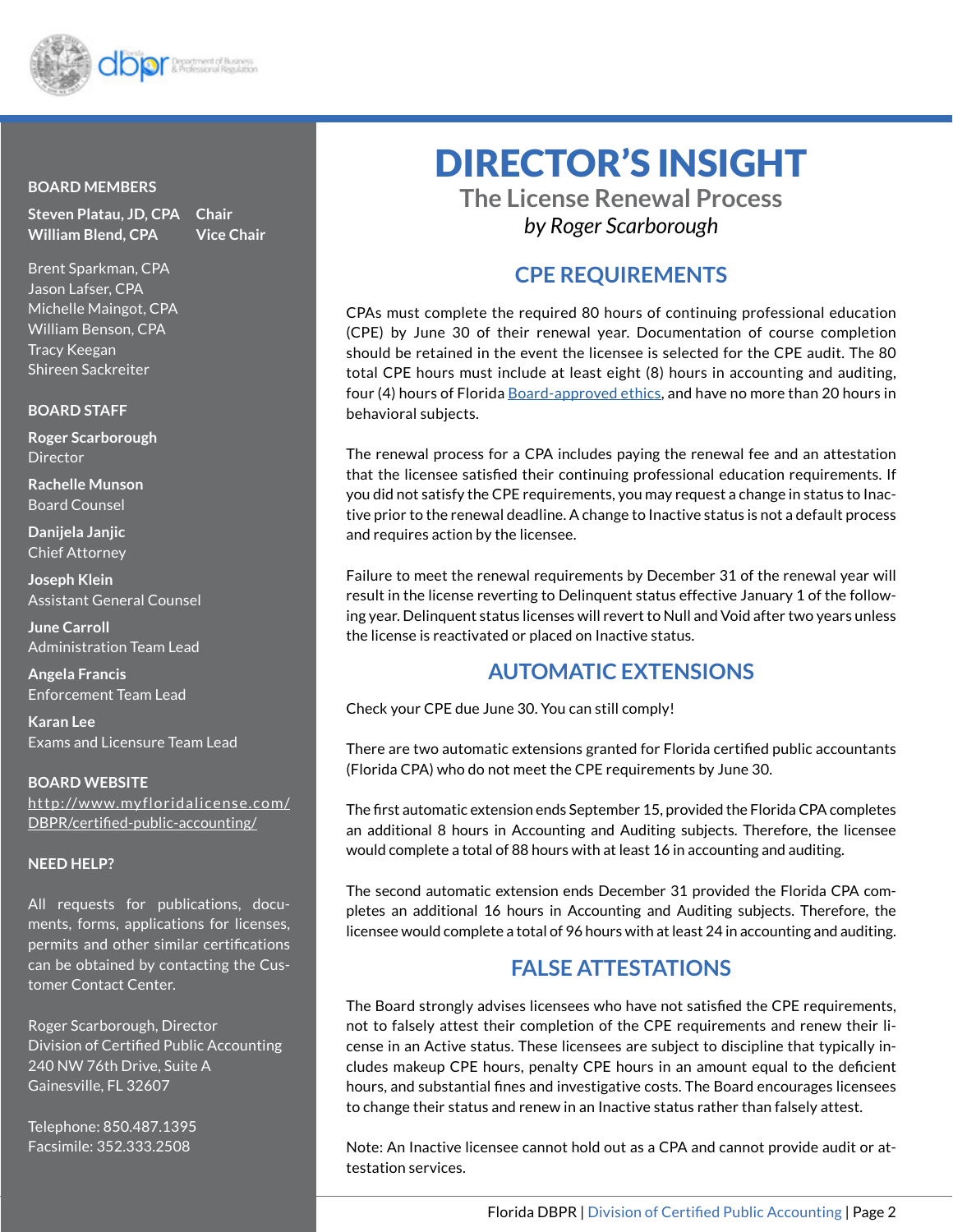

### **REACTIVATION**

A reactivation application is required if you are Delinquent or Inactive and want to renew and change your status to Active.

A licensee must complete an application to reactivate their license. There is a \$250 application fee. (Additional fees apply if your license is Delinquent or in a Null & Void status.) Reactivation requires completion of 120 total CPE hours to include thirty (30) hours in accounting & auditing and eight (8) hours in board approved ethics. No more than 30 CPE hours may be in behavioral subjects.

The reactivation/change of status application can be obtained on the Board's website.



#### **KEY POINTS**

Florida CPAs are required to renew their license biennially (every two years).

Some licensees renew in odd years and others in even years. Firm renewals are in odd years only, making 2021 a firm renewal year.



The renewal cycle is from October 1 to December 31 of the year in which your license expires. Renewal notices are emailed during the last week of September. All renewal notices will be emailed to the last known address on file.



The Florida Department of Business and Professional Regulation no longer mails renewal notices.



It is MANDATORY for the licensee to keep up-todate contact information with DBPR including a current email address.



The renewal link and detailed information on how to renew your license using your DBPR Online Services Account is in the green, Renew Your License tab on the homepage of the Board's website at: myfloridalicense.com/DBPR/certified-public-accounting/



Licensees can now print their license by logging into their secure online account with the Department. In addition to new licenses, this process allows licensees to renew online and print the license at their convenience, as well as print duplicate licenses as needed without paying a fee.



### SUMMARY OF 7 BEST PRACTICES



If you change your email address or mailing address, notify DBPR.



Set a reminder on your calendar to submit your license renewal form and pay the fee.



Periodically use the Online Services to check the status of your license.



Keep copies of your CPE certificates of completion. Don't rely on your employer.



Complete a Florida Board-approved ethics course to satisfy the ethics CPE requirement.



If you submit a change of status request, follow up. Go online and check your status to make sure it processed. If it did not process, contact the CPA Division.



Remember, like your driver's license, you are responsible to satisfy the renewal requirements.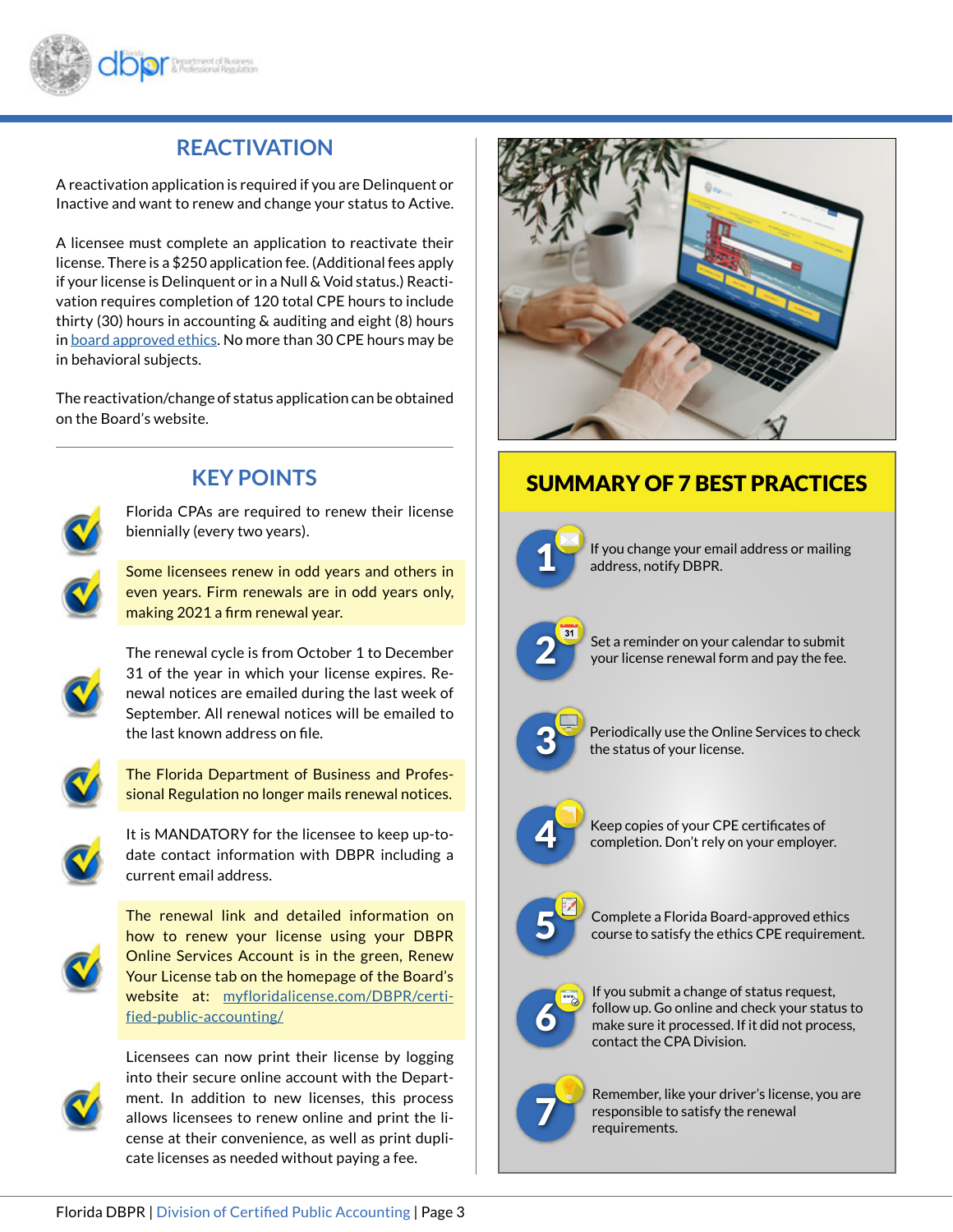<span id="page-3-0"></span>

### THE CHAIR'S CORNER

Your Board is working on several issues. Most challenging for the Board has been licensees who represent at license renewal that they have completed the biennial CPE requirements and cannot provide supporting documentation. Every reporting period, between five and ten percent of licensees are subject to a CPE audit. A significant number of audited licensees typically report that they completed the CPE; however, those licensees cannot produce documentation in the form of CPE Certificates to support their representation of completion.

As Director Scarborough noted in his column, the consequences of failing to provide documentation are significant. Since we are at renewal time for about half our licensees, if a licensee does not have supporting documentation, the Board recommends that the licensee elect Inactive status.

Toward improving compliance with the CPE mandated by law, your Board appointed a 100% CPE Compliance Task Force composed of members in industry, government, education, CPE sponsors, accounting firms, FICPA, AICPA, and two Board members. The task force has completed its work and will present its report to the Board in August. As the process within the Department moves forward under the direction of DBPR Secretary Julie Brown and Accountancy Division Executive Director Roger Scarborough, licensees will see improved opportunities to document completion of CPE. The goal of the process is to get CPAs to 100% compliance with statutory CPE.

Long-time (now former) Board member Dr. Martin "Bud" Fennema chairs the Education Committee of the Board and serves on NASBA's International Qualifications Appraisal Board, working to establish accords between NASBA and other nations for recognition of the CPA credential. Dr. Fennema, like several Board members, is active in NASBA, representing Florida in the national association.

The CPA Evolution project is moving toward a January 2024 launch. The **Steven Platau** CPA exam will take on a different look

and feel with a three-part core focused on (1) Accounting & Data Analytics; (2) Audit and Information Systems and (3) Tax. In addition to completion of the three-part core, candidates must complete one of three discipline exams in (1) Business Analysis & Reporting, or (2) Information Systems & Controls, or (3) Tax Compliance & Planning. All successful candidates will receive the same CPA license, there will not be any specialization noted as part of licensure. Your Board is working on guidance and updates to implement the changes coming in January 2024.

On July 1, 2021 Senate Bill 616 introduced by Senator Joe Gruters, CPA, became effective. Changes to Chapter 473 regulating accountancy was supported through efforts of the Florida Institute of CPAs by Justin Thames with the assistance of Jennifer Green of Liberty Partners. The statute provides for CPE reciprocity for non-resident licensees holding licenses in states other than Florida; amends the ethics requirement to more specifically address Chapters 455, 473 and Chapter 61H1 of the Florida Administrative Code; and removes some barriers to licensees moving into Florida. Your Board is working on amendments to the Administrative Code to implement these statute changes.

Please let the Board keep in touch with you by keeping your email current at myfloridalicense.com.

-Steven Platau, JD, CPA Chair, Florida Board of Accountancy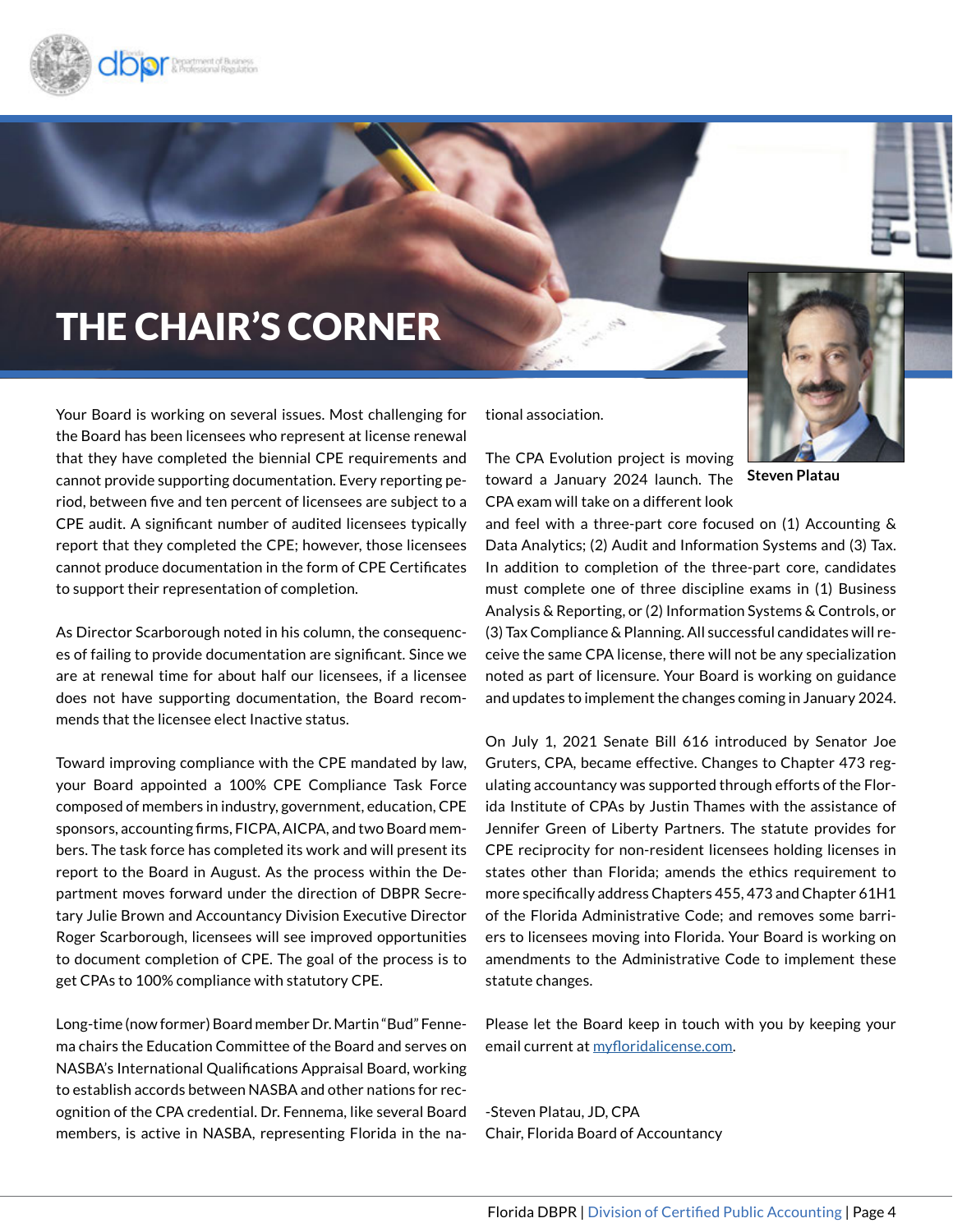<span id="page-4-0"></span>

### Shelly Weir Aims to Take FICPA to New Heights

*By Nick Menta, FICPA Creative Marketing Copywriter*

Since arriving as the FICPA's new President & CEO in April, Shelly Weir has kept her focus on a single word: Elevate.

How do we elevate the CPA profession? How do we elevate the importance of the license? And how do we elevate our value proposition for each and every one of our members?

These are the big-picture questions Weir has made it her mission to answer. But after a year of transition for both the FICPA and the accounting industry, this much is certain:

"I am not here to step on the past," she says. "I'm here to build on a history."

Weir came to the FICPA this past spring from the American Hotel & Lodging Association, where she served as Senior Vice President of Career Development. She brings with her 20 years of experience working in the association world, after starting out as an unpaid intern at the Florida Restaurant & Lodging Association. That first week included membership-retention calls, a PAC fundraiser, and an apparent desire for more.

"Right from the start, I was hooked," she remembers with a smile. "I've never wanted to do anything else. I've always liked the idea of advocating on behalf of an industry and a profession. There's a sense that you're both protecting something and advancing. You're a lobbyist, a salesperson, an event coordinator – you get to do a little bit of everything on behalf of an entire industry. It's rare to be able to use multiple skillsets, and in this environment, you have to."

Weir worked her way through the FRLA ranks to eventually rise to State Director of Membership. In something of a foreshadowing, she was ultimately tasked with opening a new office in Orlando.

"From Day 1, I knew Shelly was special," recalls Weir's former boss Dan Murphy, the Senior Vice President of the FRLA. "She just 'gets it.' Her biggest strength is in listening to her members and stakeholders and in turn crafting solutions that will answer the needs of multiple parties."

Weir later took those talents to the American Hotel & Lodging Education Institute, creating and selling certifications, training and CPE to hotels, schools and state association partners. Once at AHLA, she led the charge to create a first-of-its-kind, industry-wide program to provide cost-free college degrees for hotel associates; she represented the hotel industry on multiple task

forces within the U.S. Departments of Education and Labor under Presidents Obama and Trump; she was appointed co-chair of the Presidential Task Force on Expanding Apprenticeship in the United States from 2017-2018; and in 2020, her work was recognized by the White House via the Pledge to America's Worker Presidential Award for outstanding career development.



**Shelly Weir**

It was her experience, along with her passion, that caught the eye of the FICPA's CEO Search Committee.

"When I met Shelly, I was immediately drawn to her enthusiasm and positivity," says Abby Dupree, chair of the Search Committee and past Chair of the FICPA. "She is an energetic individual with years of proven leadership experience. She understands the association industry, just as she understands the unique opportunities and challenges the FICPA faces in the coming years. She is excited about leading and launching change within our organization, and she is brimming with the creative energy that such a position requires.

"To use some of her own words: 'Now is the time for us to write a new chapter in the history the FICPA.'"

### **THE VALUE OF THE PROFESSION**

"CPAs have never been more important than they are right now," Weir states with confidence – and with good reason.

Throughout the COVID-19 pandemic, CPAs and their professional organizations have been pouring over the small print in complex relief packages, lobbying the IRS for additional guidance and extended deadlines, and ultimately making sense of a rapidly changing landscape for clients desperately in need of reassurance and expertise. From the Paycheck Protection Program to the Employee Retention Fund to the CARES Act to the Restaurant Revitalization Fund, it's been CPAs reading, digesting and leveraging the fine print.

"I couldn't be more proud of our profession as a whole responding to the financial challenges brought on by COVID," says FIC-PA's 2020-21 Chair W.G. Spoor. "Whether you were in public accounting, industry, government – chances are you needed

(Continued on Page 5)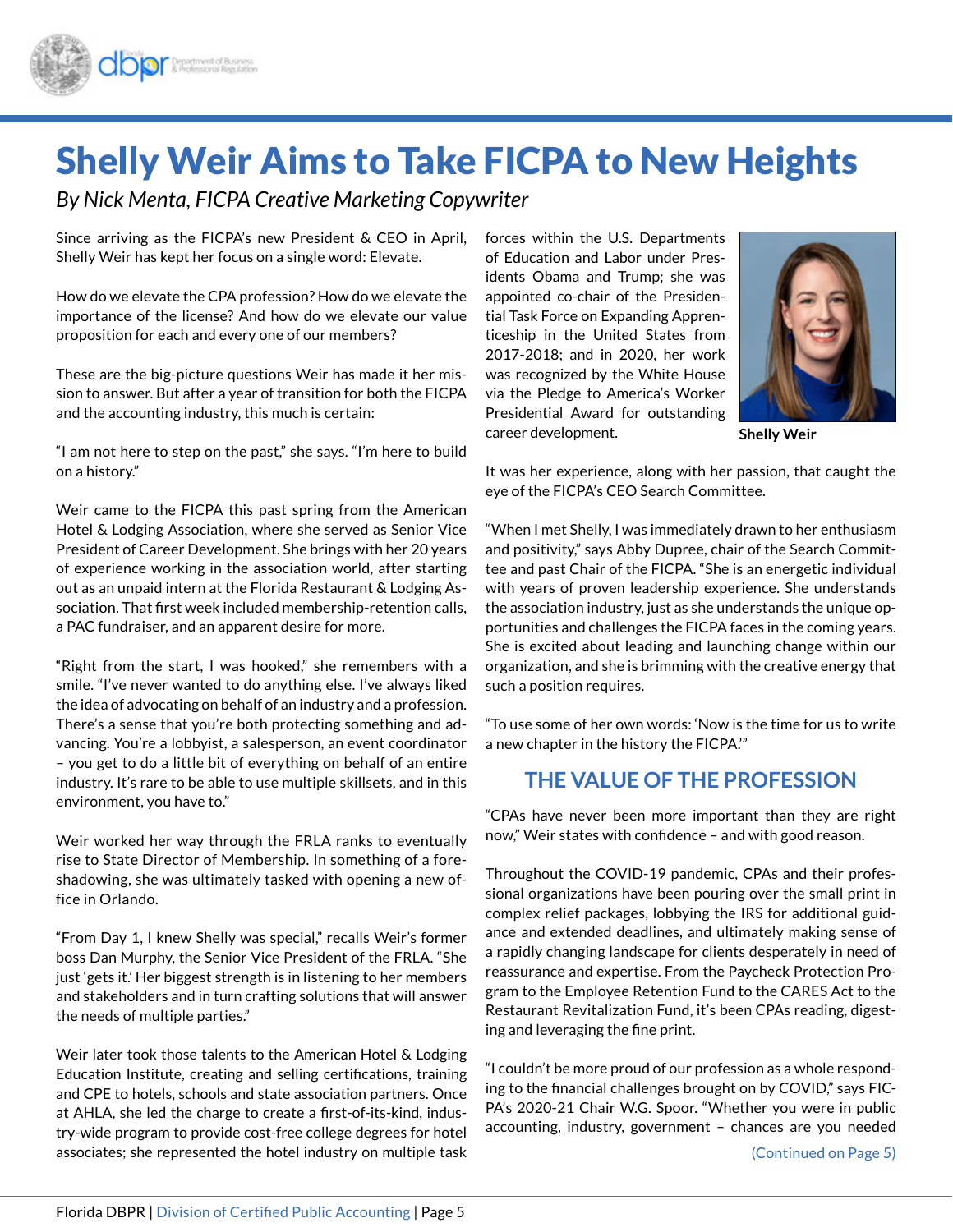# Shelly Weir Aims to Take FICPA to New Heights

*(Continued from page 5)*

assistance with the rules, regulations, grants, challenges and opportunities brought on by the financial impact of COVID."

The key now is promoting that message both to prospective clients and prospective CPAs. To do so, Weir is looking forward to collaborating with the AICPA on a career-awareness campaign aimed at the general public, students, and employers. The campaign looks to expand respect for CPAs in the public consciousness, increase the number of young people entering the profession, and explain to employers the specific benefits of hiring a CPA.

"A licensed CPA demonstrates an advanced expertise in accounting through education, examination, and experience," Weir emphasizes. "Rigorous licensure requirements ensure a CPA maintains competency in professional standards and adheres to a strict code of ethics. Licensure represents a true symbol of trust for any business, customer or client."

#### **THE VALUE OF THE LICENSE**

As for why a student should be motivated to finish that fifth year and sit for the CPA exam, there is a demonstrable return on investment.

A January 2021 report from the Alliance for Responsible Professional Licensing and Oxford Economics found that "across all professions and occupations, licensing is associated with a 6.5% average increase in hourly earnings." Specifically, minority engineers, surveyors, architects and CPAs can expect an 8.1% hourly wage increase relative to their non-licensed counterparts; women, similarly, can expect a 6.1% increase. That same study indicated that 65% of unlicensed accountants are women. Given the difference in wages and the fact that a growing number of CPA firms are offering "modified work arrangements to allow employees to integrate their personal and professional lives," there's a clear opportunity to make in-roads.

In addition to the awareness campaign, Weir is looking forward to partnering with Florida's new Secretary of the Department of Business and Regulation, Julie Brown, promoting the value of licensure.

"A CPA license indicates to the public that an accountant has mastered the critical elements of the profession and successfully passed a rigorous examination," says Brown.

"DBPR plays an important role in maintaining the value of CPA

licensure by ensuring CPAs and firms adhere to a strict code of ethics, high standards for continuing education and compliance with professional guidelines. We are eager to partner with the industry in furthering these edicts."

### **THE VALUE OF THE FICPA**

As CPAs have been standing behind their clients in the past year, the FICPA has been standing up for our members in Tallahassee. Florida's recently wrapped up legislative session included the passage of a new Public Accountancy bill, clarifying "licensure by endorsement" requirements, allowing for CPE reciprocity, and ensuring our state's Ethics course contains a majority of Florida laws and rules. The bill is the tangible result of the FICPA's intangible lobbying efforts.

And it's the vital work done by the governmental affairs team, combined with the FICPA's best-in-class CPE, exclusive member benefits, and unparalleled networking opportunities, that make a meaningful impact on our members' careers.

"We know about everything we do, but we need to make sure our members do, too," Weir notes. "We want them to take advantage of everything we have to offer, and we want to craft those offerings around their specific needs."

In her first few months, Weir has been on a whirlwind tour of member firms, building relationships, soliciting feedback and pledging the FICPA's continued support. To better serve the FIC-PA's diverse membership, she intends to launch a "deep-dive" survey, gathering important data to help chart a new path forward.

"We have to be able to address the needs of all our members – by age, by background, by industry, by firm size," Weir says. "Our members' active participation and feedback is going to directly influence our decision making. This is about balancing our past, our present and our future."

It's that outlook that makes Weir the right person at the right time.

"She is not afraid to tackle the tough issues or challenge the status quo. She is actually excited to do just that," adds Dupree. "I think I speak for the entire search committee when I say that I am excited about the future of the FICPA with Shelly at the helm."

*Editor's Note: This article originally ran in the Summer 2021 edition of Florida CPA Today magazine and has been reprinted with the permission of the Florida Institute of Certified Public Accountants.*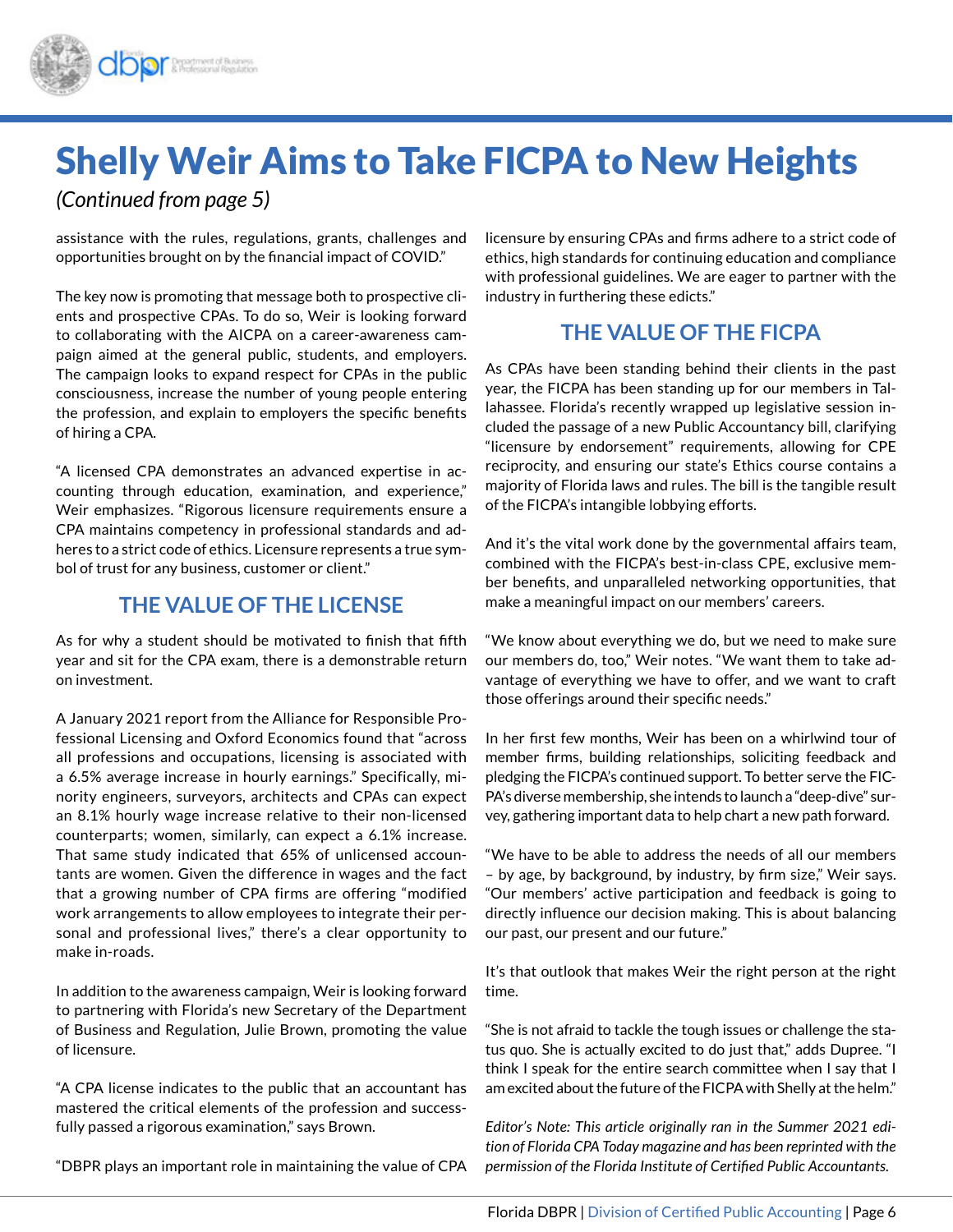<span id="page-6-0"></span>

### DISCIPLINARY ISSUES

### **May Through June 2021 CPE VIOLATIONS**

Statute 473.323(1) (h) through Rule 61H1-33.003 (1)(a) F.A.C. To obtain a Final Order of any individual listed, you will need to submit a request to GovQA at dbpr.state.fl.us/govqa/.

| 2019-018367 | Matthew W. Bellinger | AC#39275 |
|-------------|----------------------|----------|
| 2019-005479 | Alexander Chuneyev   | AC#40936 |
| 2019-062362 | B. Jeannette Dixon   | AC#16960 |
| 2020-002407 | Donald J. Fallenbaum | AC#29822 |
| 2019-057253 | Mark Kekich          | AC#39682 |
| 2020-002341 | Garrett W. Klayer    | AC#28746 |
| 2019-003206 | Alan Richard Reposa  | AC#16825 |
| 2019-005439 | Gustavo Riveira      | AC#26450 |
| 2019-005424 | Misty Bleau Shepherd | AC#35691 |
| 2019-004859 | Alberto Luis Vazquez | AC#37623 |
| 2019-004858 | Alexander Vohden     | AC#37288 |
| 2019-004850 | Seth A. Woods        | AC#42787 |

|                                                           | May Through June 2021 DISCIPLINARY ACTIONS<br>The following are summaries of Board actions based on Final Orders filed                                                                                                                                                                                                                                                                                                  |
|-----------------------------------------------------------|-------------------------------------------------------------------------------------------------------------------------------------------------------------------------------------------------------------------------------------------------------------------------------------------------------------------------------------------------------------------------------------------------------------------------|
|                                                           | with the agency clerk for this time period.                                                                                                                                                                                                                                                                                                                                                                             |
| 2018-049097<br>Statute:<br>Violation:                     | <b>Brian D. Barie</b><br>AC#50045<br>F.S.473.323 (1) (h) through Rule 61H1922.001 FAC<br>Failing to comply with general standards of professional competence, due professional care,<br>planning and supervision, and/or sufficient relevant data in connection with the 2016 audit<br>and 2017 review of a condominium association's financial statements.                                                             |
| Penalties                                                 | Reprimand, Pre-Issuance Review, CPE, Fine of \$1,000 and Cost.                                                                                                                                                                                                                                                                                                                                                          |
| 2018-046672<br>Statute:<br>Violation:<br><b>Penalties</b> | <b>Kattell and Company P.L.</b><br>AD#64001<br>F.S.473.323 (1) (h) through Rule 61H1922.001 FAC<br>Failing to comply with general standards of professional competence, due professional care,<br>planning and supervision, and/or sufficient relevant data in connection with the 2016 audit<br>and 2017 review of a condominium association's financial statements.<br>Reprimand, Probation, Practice Review and Cost |
| 2019-033981<br>Statue:<br>Violation:<br><b>Penalties</b>  | <b>KPMG/LLP</b><br>AD#39578<br>F.S.473.323 (1) through 455.227(1) (f)<br>For having a license to practice the regulated profession revoked, suspended, or otherwise<br>acted against by the licensing authority of any jurisdiction.<br><b>Reprimand and Cost</b>                                                                                                                                                       |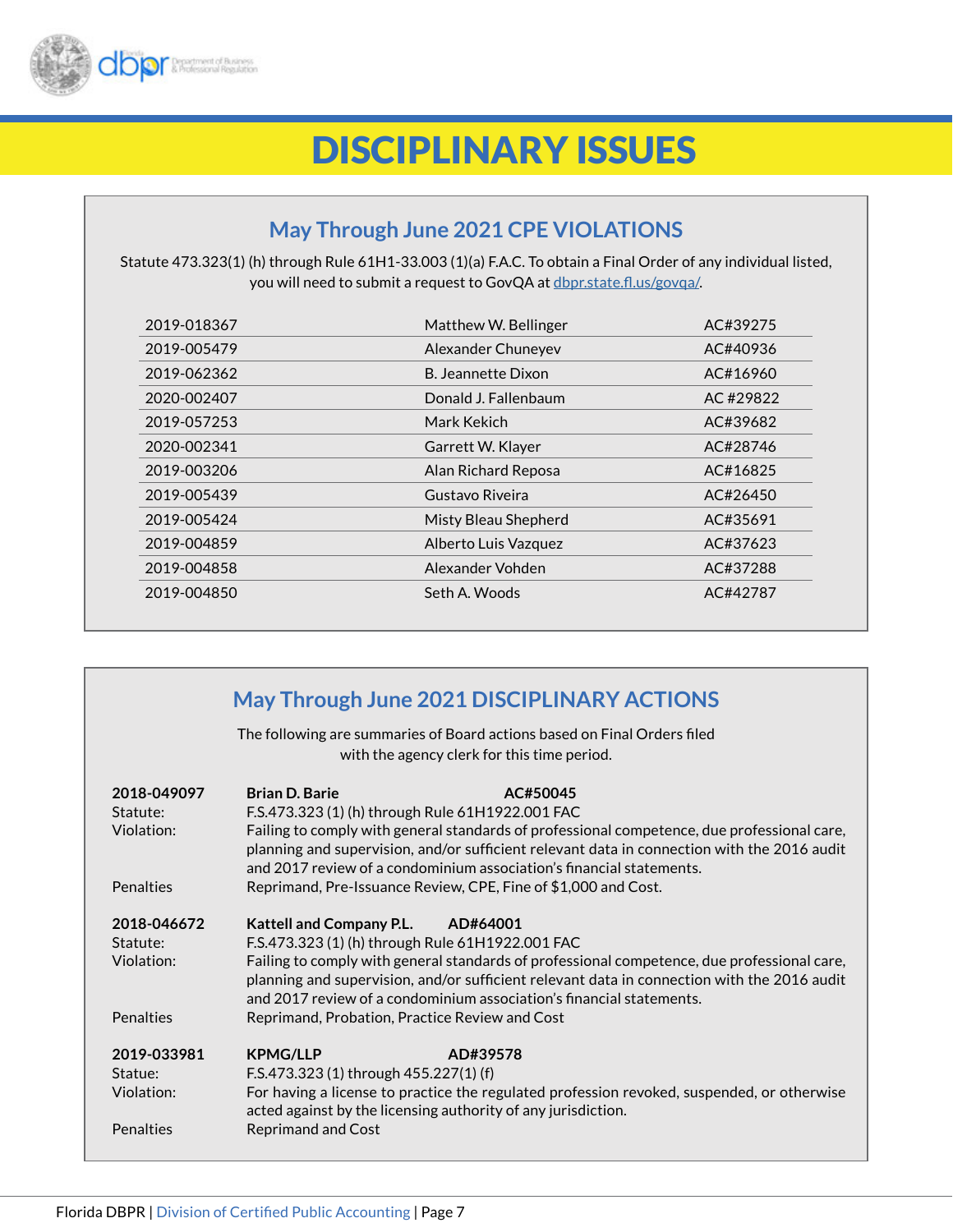<span id="page-7-0"></span>

## MEET TWO BOARD MEMBERS

Steve Platau is a professor of accounting at the University of Tampa's John H. Sykes College of Business, where he has served on the faculty since 1984, including two appointments as department chair spanning more than a decade. His teaching has been focused on tax, auditing and financial accounting along with the legal and ethical aspects of financial transactions.

Platau has been on the faculty of the National Judicial College teaching judges nationally since 1996. His teaching has been honored with multiple awards including Outstanding Discussion Leader and Outstanding Educator Awards from the Florida Institute of CPAs. He has presented nearly 2,000 continuing education programs in 48 states and Puerto Rico.



**Steven Platau**



**Tracy Keegan**

Tracy L. Keegan most recently served as president, chief financial officer and director at Bank-Florida, a \$90 million franchise in Jupiter, Florida, that recently sold to a private investor. Prior to joining BankFlorida, Keegan was executive vice president, chief financial officer and corporate secretary for Atlantic Coast Bank and Atlantic Coast Financial Corporation (ACFC), a position she held from March 2015 through the company's sale to Ameris Bank in May 2018. With close to 30 years of experience, Keegan has held significant senior executive officer and director roles in her career and has extensive experience in starting, recapping and growing financial organizations from the de novo stage to more than \$6 billion in assets. Having served as director, president, chief financial officer, chief operating officer and chief administrative officer, she has run all aspects of banking, including finance, accounting, treasury, planning and

analysis, information technology, human resources, operations, retail, marketing and credit administration. Keegan also has deep experience with public company franchises, including IPOs, as well as turning around troubled/failing financial institutions.

Among her many community service relationships, Keegan has served on the Board of Directors for Broward Partnership of SE Florida and PACE. In addition, in 2014 Governor Rick Scott appointed Keegan to the Florida Board of Accountancy, where she most recently served as Chairman. Keegan holds a Bachelor of Science degree in accounting.

#### **New Firm Licensees - April 1, 2021 - June 30, 2021**

ABRUZZO ACCOUNTING LLC ACCOUNTING AND TAX CONSULTANCY, LLC ACCURATE CPAS AND ASSOCIATES, PLLC ALL LAW ACCOUNTING, PLLC CLEARWATER CPA, LLC DANIEL S KUSHNER CPA DOSSANTOS & MACHADO LLC EFPR GROUP FLORIDA, CPAS, PLLC ELEVATED CPA, LLC GOULD & LEFFEW, P.A. GRAND ACCOUNTING INC. HARDING BELL INTERNATIONAL, INC. HENRY O. EDEOGU JERRY MAKRIS C.P.A., P.A. JOHN FLYNN & ASSOCIATES, P.A. JOHNSON MESSAL BRISTOW PLLC JUSTIN KIM CPA, P.A. KIT THOMAS, CPA LEGACY TAX ADVISORS, INC.

MARIE TOROSSIAN CPA, PLLC MARKO CPA SERVICES, LLC MICHELLE BARRERA CPA NINA L SMITH, CPA, PA NXTSTEP CPA, PA OREN GULASA CPA SERVICES CORP PAUL S. STEPLER P.A. RANJEET KOIRALA CPA PC RPR TAX ADVISORS, LLC SAMUEL RAMIREZ CPA, PA SAUNDERS ACCOUNTING GROUP, LLC SCHOOL CHOICE CPA & ASSOCIATES, LLC SEASIDE ACCOUNTING, LLC SILVA SOLUTION CPA, LLC SKIBA & COMPANY CPA'S LLC ST. JAMES ACCOUNTING AND TAX LLC SUSANNA BUHLER, C.P.A., P.A. TRISHA M. FLOYD CPA LLC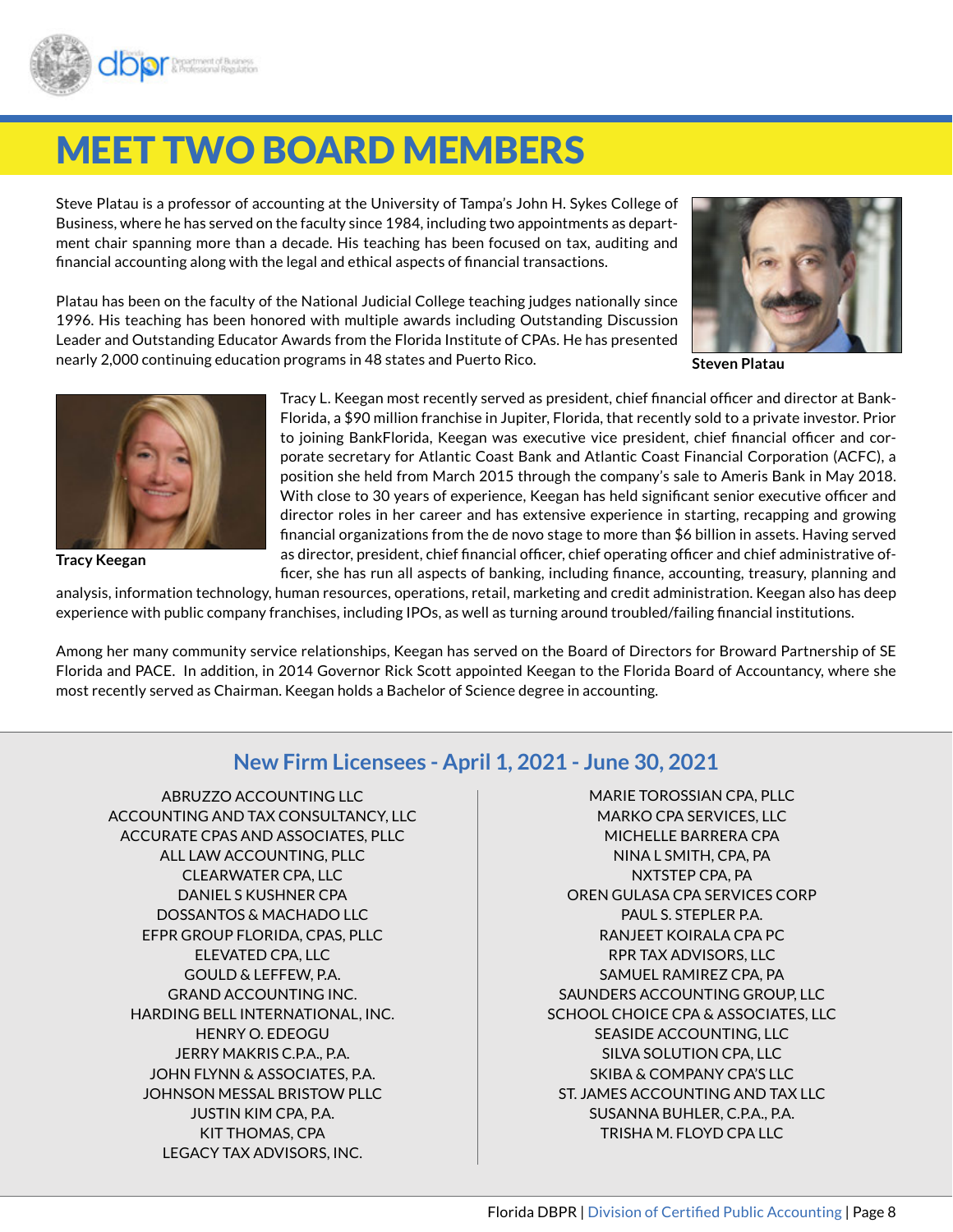

#### **Congratulations to New Individual Licensees - April 1, 2021 - June 30, 2021**

ADAMS, ELLEN TAYLOR ALEXANDER, ETHAN JAMES ALMEIDA GONZALEZ, DANIEL ALRED, KAITLYN DANIELLE AMATO, ANDREW RYAN ANDERSON, TRISTIN ROBERT ANDRETTA, JOSEPH LOUIS ARRENDELL, RAMON ARROJO, YUSLEIDY ASPINALL, ARIEL CHRISTEN BAGHDADI, RUTH ANN BARLETT, TORRANCE JOHN BATIANIS, KELLI ANN BAUM, MICHAEL AVERY BEATRICE, JOHN ANTHONY BEHRENS, IAN BERTRAND, KATRINA BIRTA, ELIZABETH MARIA BONE, KRISTIN NOEL BONOMO, EMILY ROSE BORGES, JULIO E BORLOVAN, VALERIU DAN BOUCHER, DAVID HENRY BOYLE, JEFFREY BROWN, JUNKO SENSUI BROWN-HANNA, DAPHNE DIANE BRYANT, ANNE JACQUELINE BUDHOO, NAMISHKA BUZBY, EMILY ELIZABETH CALVO, LUIS ALBERTO CARSON, CASEY LEE CARSON, THERESA MARIE CARTWRIGHT, SCHARRAD KRYSTOPHE CESAR, BRIDGET CHARITOS, ALEXANDER CHENG, GEORGE CINTRON, ALEXANDRA NICOLE CLARK, ROBYN LYNN CLARKE, KIANA MARISSA ELIZABETH CLEMONS, RYAN MR COHEN, JONATHAN BEN CORRADO, MARK ANTHONY CROSBY, MADISON K CURA, GABRIELA HILBERO CUTSHAW, JAMES LOWELL CWIK, BETH M DALEY, THEODORE JOSEPH D'ANGELO, CHARLES EDWARD DANIEL, KEITH A

DE LA CRUZ, JOSE MANUEL DEINER, CHARLES JACK DELLA PORTA, MATTHEW JAMES DENNIS, MARGARET LORETTA DEPUTAT, OKSANA SOPHIA DEROSA, JONATHAN ANTHONY DI BARI, JULIA DISHER, DESTINEE DIXON, JOSHUA DOUGET, CAROL LEE DUBINSKY, BRUCE GORDON DUNHAM, JAMIE LEE EASON, LISDANNE EGG, EDWARD RYAN EISENMAN, TRENTON ELTON, TAYLOR LYNN ENGLAND, RYAN EVERHART, ALEXANDRA EWING, JOHN DAVID FELL, AARON FERNANDEZ, JOY ANN FIEBECK, CHRISTINA MARIE FLYNN, JOHN J JR FOURNIER, MARCEL FRANK, LEE R FROWENFELD, STEVEN ARTHUR GABAY, OFIR GADWAY, GRANT THOMPSON GAILLARD, MEGAN L GASCHOTT, ADAM JOSEPH GELABERT, MARIA FLORENCIA GEORGE, MARILYN ANN GEWARGES, EKATERINA A GIRALDO, PAULA GLEZMAN, JENNIFER LYNN GOPMAN, NATHAN GRENIER, JOSHUA GUARDADO, LEONARDO ALFONSO GUERRA, NATHALIA MARCELA HANIFF, AHMAR HARDEN, ANGELA DAWN HARRIS, JEAN RITA HAYES, DANIEL JOSEPH HECHEVERRIA, JENNIFER HENDREY, JEFFREY BRYAN HENRIQUES, ROBERT HERSEY, MICHAEL ANDREW HOWARD, JENNIFER L HUANG, TIANCHENG

HUFSTETLER, ALEJANDRO GABRIEL HUGO, DANIEL WILLEM IEM, STEVEN IRVAN, JORDAN JACKSON, CYPRIANNA JAFFER, MOHAMED JIRIK, KEVIN JOHNSON, BROOKE TAYLOR JOHNSON, KATHLEEN DREANO JOHNSON, KYLE BARNETT JOHNSON, RYAN DANIEL JOHNSON, SAVANNA ROSE JOHNSTON, BRITTANY LAUREL JONES, CONNOR JONES, MICHAEL JOHN WESLEY JOSEPH ALEXANDER, SABRINA FANET KARAISMAILOGLU, JENNIFER ANN KELLY, REBECCA WYCHE KERSEY, DOUGLAS LAMAR II KIRBY, ROBERT J KLEIN, GREGORY ERIC KUZJOMKIN, ANTON LADAS, KAROLYN A LANCIOTTI, PAUL A LANE, CANDICE MARIE MASCOLO LAZZARO, JOSEPH JOHN III LEACOCK, DONALD CHARLES LEBENNS, JAMES BRIAN LEE, SAMUEL LI, LIANG LI, WEI LIND, KATHLEEN LLEWELLYN, CHRISTOPHER MCKAY LOCONTE, JOHN R LOEFFLER, ARTHUR LEONARD LONG, KAREN E LUFT, NICOLE LUO, BAO Y LYONS, GAVIN CONWAY MACCHIONE, PETER MAISANO, MONTY WAYNE MAMELSON, STEPHANIE MANN, ANALISE ASPEN MARCHAND, DEVANN MARCOS, EMMANUEL MARLIN, MELISSA MAYHUE, KAYLA M MAZIUK, SEAN ROBERT (Continued on Page 9)